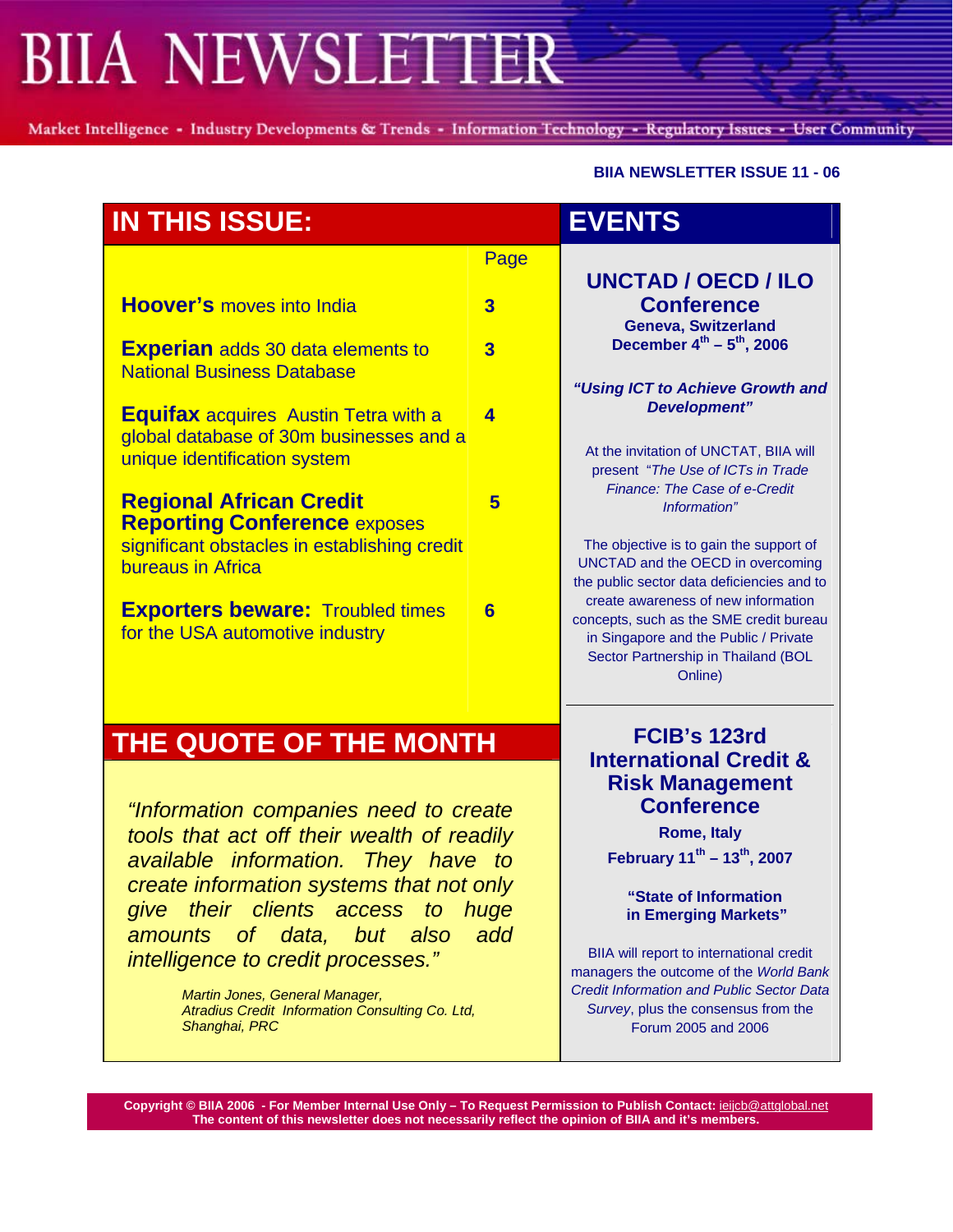# **BIIA NEWSLETTER**

Market Intelligence - Industry Developments & Trends - Information Technology - Regulatory Issues - User Community

**BIIA NEWSLETTER ISSUE 11 - 06** 

## **MEMBER NEWS**

#### **FCS ONLINE PARTNERS WITH PREMIERE GLOBAL SERVICES TO PROVIDE A COST EFFECTIVE SKIP TRACING SOLUTION**

FCS OnLine and Premiere Global Services ([www.premiereglobal.com](http://www.premiereglobal.com/)), a US business process solutions outsourcer, has entered into an agreement that allows FCS OnLine to bundle the Collections Accelerator solution with FCS OnLine's skip tracing tools. "The combined solution will help users reduce the cost and time involved in tracking lost customers and locating lost debtors," explained Tony Fitzgibbon, Managing Director of FCS OnLine. "Call centre agents will not have to waste time calling dead telephone numbers, instead they can concentrate on right party connects: numbers where a person is actually on the other end of the line. In addition, they will be able to use FCS Search for those contacts who are proving difficult contact much earlier in the collection process." *Source FCS OnLine News: November 2006 ([info@fcsonline.com.au](mailto:info@fcsonline.com.au))* 

### **CRIF DECISION SOLUTIONS OPENS A NEW OPERATION IN PRAGUE**

CRIF Decision Solutions, a CRIF Group company focused on the development of decision support systems for credit risk management and marketing strategies, has established a new operation in Prague. A team of professionals will directly provide banking and financial institutions with know-how and expertise gained in international markets related to the design of advanced decision support models for credit management. *Source: GRIF Group November 9th, 2006* 

### **D&B ESTABLISHES OFFICE IN THE DUBAI (UAE) DIFC**

D&B has established its regional office for South Asia and Middle East at the Dubai International Finance Centre (DIFC). D&B is currently working with the Department of Economic Development (DED) for issuing the Data Universal Numbering System (DUNS Number) to all companies registered with the DED. The D&B D-U-N-S Number is a unique nine-digit identification number, recognized as the universal standard for identifying businesses worldwide and functions like a globally-enabled trade license number. "DIFC enables us to provide world class service to our clients in the financial sector across the region. We have excellent expertise and state-of-the-art infrastructure required for developing innovative products and solutions for the banking and financial community. The DIFC creates a favorable environment for local and international institutions to prosper," said Rajesh Mirchandani, CEO - D&B SAME Ltd. *Source: D&B website and Published in the Khaleej Times on 4th October 2006* 

## **OUTSELL / EPS MARKET FORCAST**

Outsell's Search, Aggregation & Syndication: 2006 Market Size, Share, Forecast and Trend Report forecast that the market will achieve a four-year compound annual growth rate of 17% through 2009, reaching USD68bn.

**Copyright © BIIA 2006 - For Member Internal Use Only – To Request Permission to Publish Contact:** ieijcb@attglobal.net **The content of this newsletter does not necessarily reflect the opinion of BIIA and it's members.**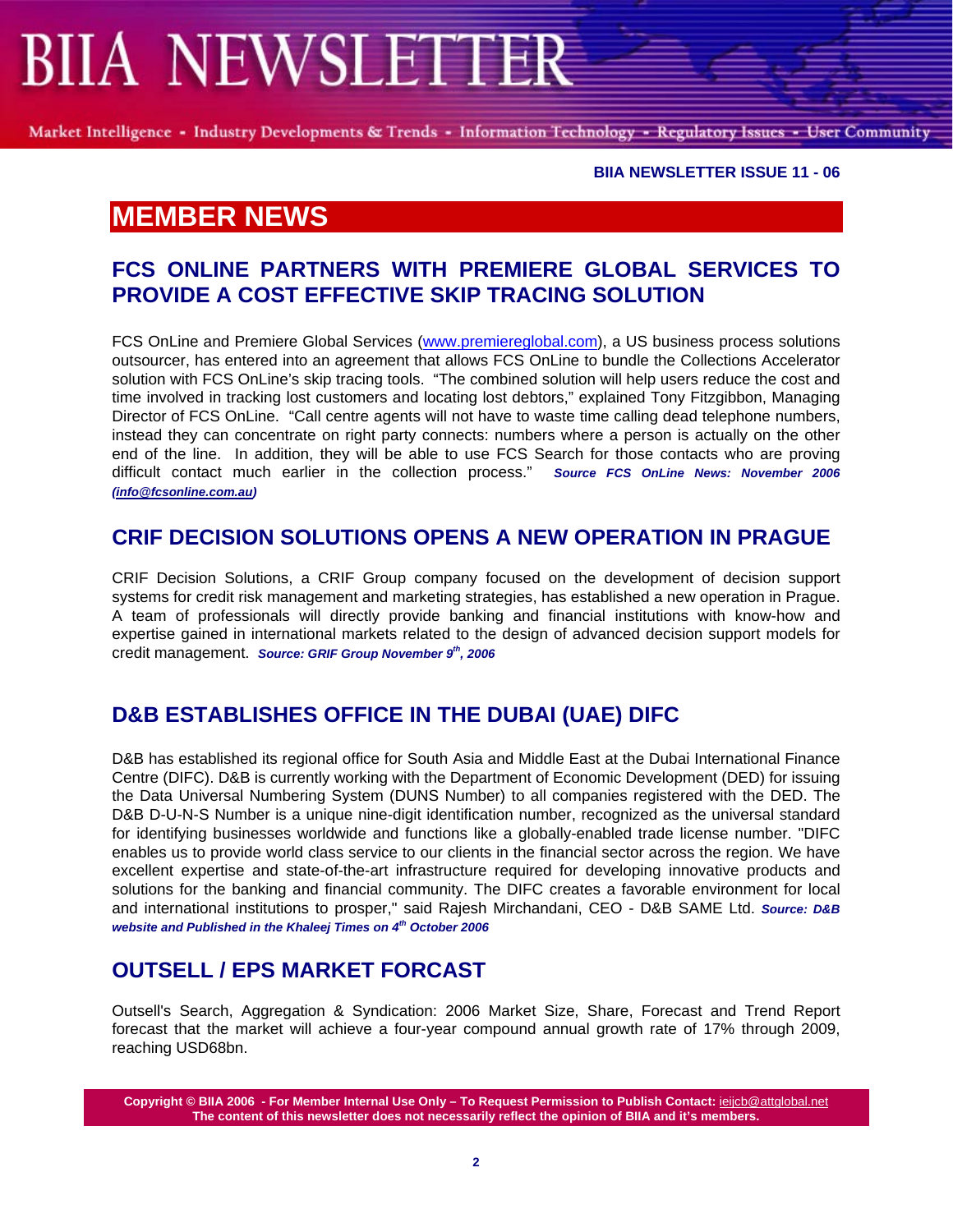# **SIIA NEWSLETTER**

Market Intelligence - Industry Developments & Trends - Information Technology - Regulatory Issues - User Community

#### **BIIA NEWSLETTER ISSUE 11 - 06**

## **MEMBER NEWS**

### **HOOVER'S LAUNCHES IN INDIA**

*Mumbai, October 31:* Dun & Bradstreet has announced the launch of Hoover's in India. Hoover's is an information provider for intelligence on US and global companies, industries and people who lead them. The service targets financial equity research, banking and financial services, export market, recruitment, retail and legal, IT and IT enabled services, and education segments, aiming to provide global markets with customized data solutions.

Hoover.com will provide local customers service through D&B offices in seven cities which employ 550 people, and will establish a local billing system.

"India is one of the fastest growing economies worldwide and its importance in the global markets, for both- foreign funds and companies investing in India as well as Indian companies looking overseas for trade, investments and acquisitions, is growing with each passing day. This has led to an increase in demand for comprehensive, timely and accurate global business information that D&B India will address with the launch of Hoover's in India," said Raife Watson, Leader – Hoover's Asia Pacific. *Source: BSG Asia, Hong Kong*

# **INDUSTRY NEWS**

#### **EXPERIAN ADDS 30 NEW DATA ELEMENTS TO ITS NATIONAL BUSINESS DATABASE**

**Expanded file provides marketers with access to millions of new information points to help them build the most successful business-to-business marketing campaigns** 

Experian announced the addition of more than 30 new data elements to its National Business Database. The newly added fields provide business-to-business marketers with additional information and specialty data they can use to target new prospects and gain valuable intelligence on existing customers. Some of the new information incorporated into the National Business Database includes more than six million additional contact names, bringing the total number of business contacts in the database to more than 22 million. The expanded file also includes new specialty data elements such as commercial vehicle information. With the addition of information on commercial vehicles, marketers can further target their prospects by vehicle type, class or size of the company's fleet.

Additionally, the newly enhanced National Business Database offers expanded information on ownership types and multiple business locations such as the organization's corporate headquarters. This information assists marketers in obtaining a more complete picture of the business to improve targeting and segmentation. The National Business Database is available in batch, XML or other traditional formats, as well as through Experian's BizInsight Web site. *Source: Experian press release Oct. 2006* 

**Copyright © BIIA 2006 - For Member Internal Use Only – To Request Permission to Publish Contact:** ieijcb@attglobal.net **The content of this newsletter does not necessarily reflect the opinion of BIIA and it's members.**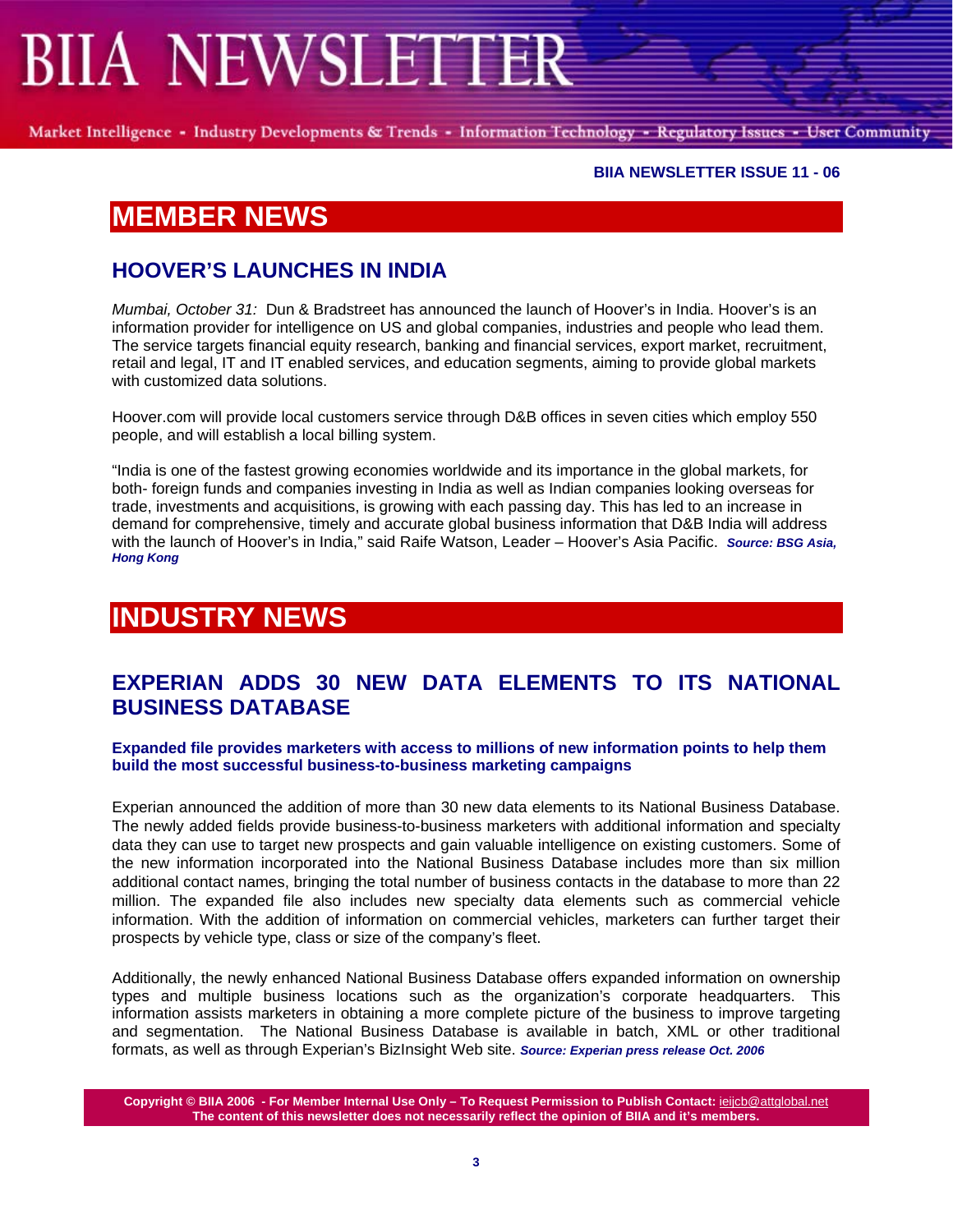# **IIA NEWSLETTER**

Market Intelligence - Industry Developments & Trends - Information Technology - Regulatory Issues - User Community

#### **BIIA NEWSLETTER ISSUE 11 - 06**

## **INDUSTRY NEWS**

### **EXPERIAN**

Experian has announced a new subscription-based credit monitoring plan that provides business owners with unlimited access to their commercial credit reports. Available through Experian' SmartBusinessReports.com Website, Credit Insure allows users to closely monitor business information to help them protect their business and reduce credit risk. The product also includes an e-mail alert system that notifies business owners of significant changes in their credit status that may affect their overall credit rating. *Source: Experian Press Release 09/10/2006* 

#### **EQUIFAX ACQUIRES AUSTIN-TETRA, INDUSTRY- LEADING B-TO-B INFORMATION SOLUTIONS COMPANY**

Equifax Inc. (NYSE: EFX) today announced the acquisition of Austin-Tetra, a privately-held company that is a leading provider of business-to-business data management solutions for FORTUNE 1000 companies and government agencies. A world-class provider of supplier data management (SDM) and customer data management (CDM) services, Austin-Tetra will become a key part of Equifax's strategy to grow its commercial business. "With our robust data assets and analytics, Equifax has developed a marketleading commercial information business," said Rick Smith, Equifax Chairman and CEO. "The addition of Austin-Tetra's industry expertise and superior technology will provide customers with an expanded suite of commercial solutions."

The cornerstone of Austin-Tetra's offerings is the A-T Number®, a unique nine-digit identifier for individual business entities such as parent companies, subsidiaries, headquarters and branches. Using its proprietary technology and data match verification process, Austin-Tetra links data records to build corporate family structures for enterprise-wide visibility of customers and suppliers. The Austin-Tetra data-match verification process has an industry-leading accuracy rate - a powerful resource for customers seeking to optimize costs and relationships. Austin-Tetra leverages a proprietary database of more than 30 million global businesses, with information aggregated from more than 300 information sources. Leading companies spanning a number of industries rely on its data management solutions to enhance their decision-making processes, enabling them to drive increased value from customer and supplier relationships. Equifax acquired Austin Consolidated Holdings, Inc. (Austin-Tetra) in an all-cash transaction; other financial terms of the acquisition were not disclosed. Austin-Tetra will maintain its presence in Irving, Texas and its Founder and CEO, Phil Berkebile Jr., will remain with Equifax under a consulting arrangement during the transition. The rest of the Austin-Tetra team will join Equifax.

**BIIA Comment:** The *Tetra A-T Number* appears to be the third 'unique' identification system in use after the D&B's *D-U-N-S Number* and the newly developed identification number *EASY* of COFACE and Creditreform. *When will the business information industry settle on one standard? Global database size comparisons: D&B 100m+; COFACE 40m+; Austin Tetra 30m+*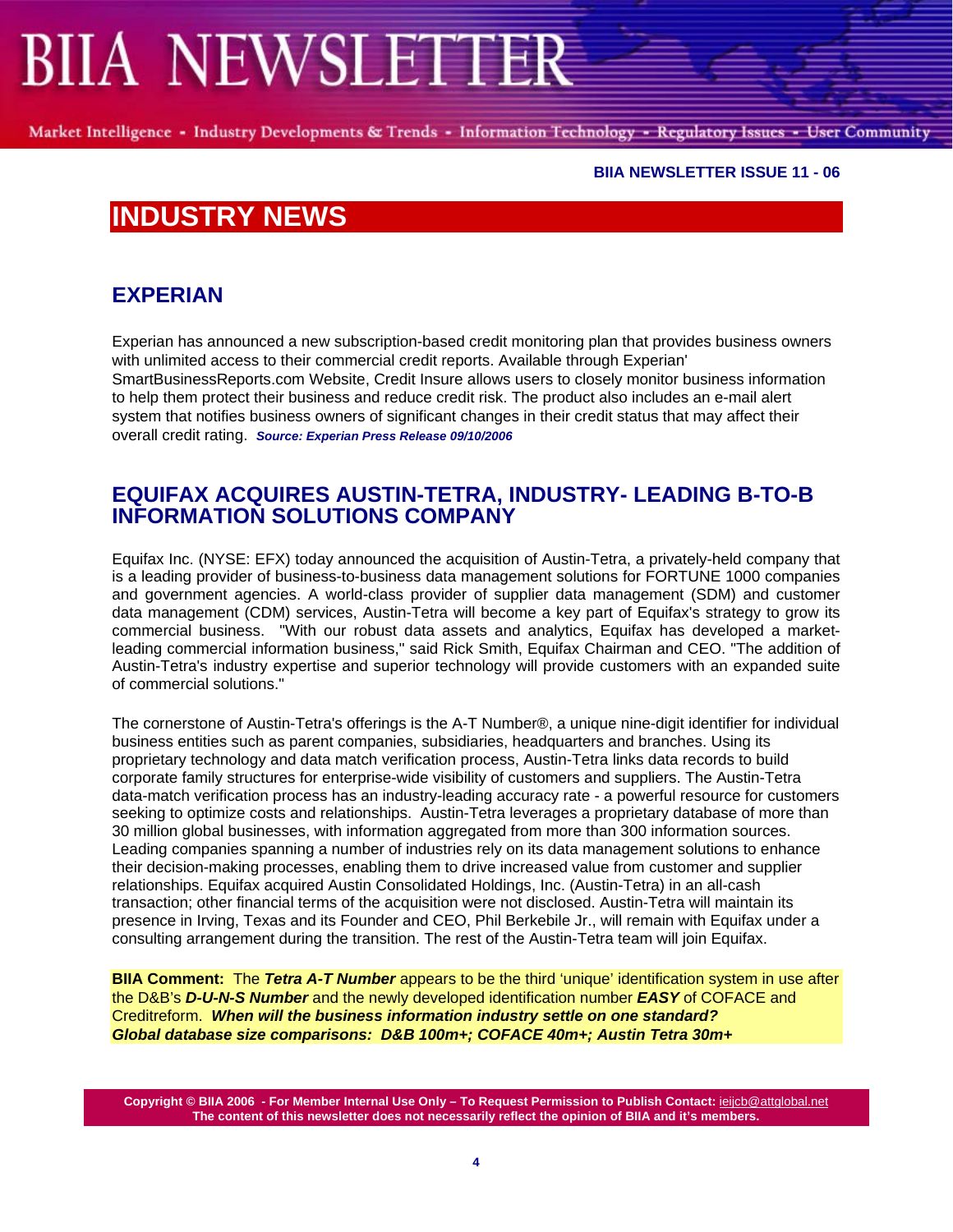# **BIIA NEWSLETTER**

Market Intelligence - Industry Developments & Trends - Information Technology - Regulatory Issues - User Community

#### **BIIA NEWSLETTER ISSUE 11 - 06**

# **INDUSTRY NEWS**

### **EQUIFAX**

#### **Statement from Equifax inc. regarding Fair Isaac Corp. lawsuit against VantageXcore LLC and the three national consumer credit reporting companies**

Equifax believes that Fair Isaac's lawsuit is without merit and the company plans to vigorously defend itself and VantageScore Solutions LLC. We anticipated that Fair Isaac would consider litigation in an attempt to slow customer adoption of VantageScore. The creation of VantageScore is a direct result of customer demand for a more consistent, objective and better performing approach to credit scoring across all three national credit reporting companies. Contrary to Fair Isaac's claims, VantageScore in fact increases competition in the marketplace, and provides credit grantors and consumers with more choice, not less. Equifax has received extremely positive feedback from its customers who believe that VantageScore offers a more consistent and better performing scoring system that will be a great benefit to the credit system as well as to consumers. *Source: Equifax Website: ATLANTA, October 12, 2006 - Equifax Media Contact: David Rubinger +1 404-885-8555 [See BIIA NEWSLETTER OCTOBER 06 – Page 6]* 

## **REPORT OF THE WORLD BANK REGIONAL CONFERENCE ON**  *CREDIT REPORTING SYSTEMS* **IN CAPE TOWN, SOUTH AFRICA**

Many African countries are working to develop their financial information systems and are changing laws and regulations to support information sharing. The IFC determined that the time was ripe for a special regional forum to address the importance of credit reporting, the role of public policy, and opportunities for public-private collaboration. Information industry members mingled with officials from central banks,



ministries of finance, economy and commerce, representatives from the legislative and judicial branches of government. Participants discussed the basic concepts of credit reporting and its role in the economy; legal and regulatory frameworks that support credit reporting; the roles of public and private sector players; and other aspects of financial information infrastructure.

The delegates were somewhat overwhelmed by the magnitude of the problems at hand. The most burning issues discussed were the lack of data, and legal frameworks, the absence of a credit culture and the lack of awareness about the value of credit information in the lending process. Some delegates nevertheless felt this represented a

ground floor opportunity and being able to learn from the latest role models in developed countries.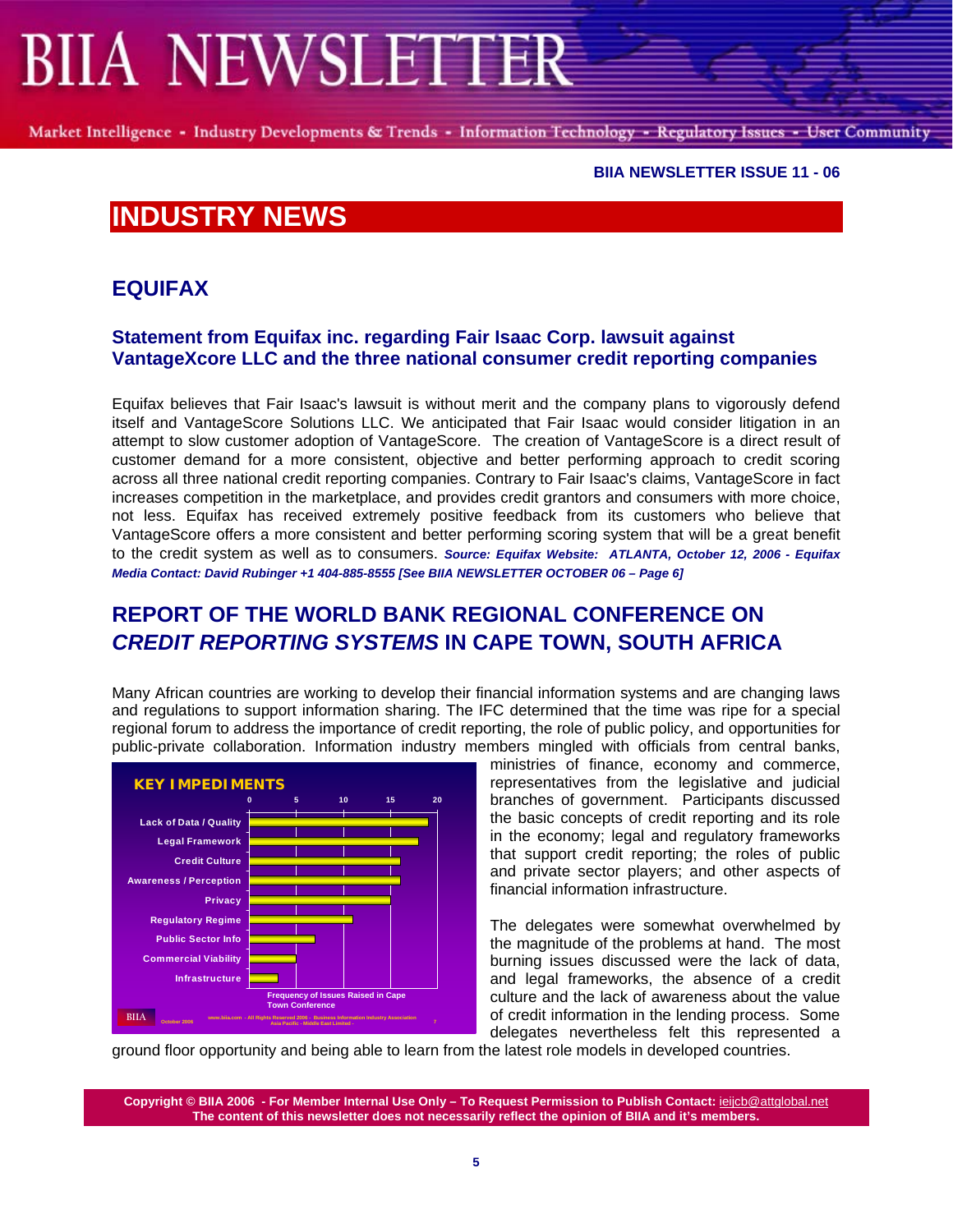# **IIA NEWSLETTER**

Market Intelligence - Industry Developments & Trends - Information Technology - Regulatory Issues - User Community

**BIIA NEWSLETTER ISSUE 11 - 06** 

## **FROM THE USER CORNER**

#### **TRADE CREDIT INSURER SEES TROUBLED TIMES FOR THE AUTOMOTIVE INDUSTRY**

**Euler Hermes ACI keeping "close watch" on several industry sectors***.* **The following is an excerpt from a report issued by Euler:** The U.S. automotive industry remains one of the toughest business segments in 2006 with different sectors having different problems and varying degrees of concern, according to industry analysis from global trade credit insurer Euler Hermes ACI. "The recent higher fuel prices can't get all of the blame, but they did have an impact across multiple sectors of the automotive industry," said Euler Hermes ACI Risk VP Tony Clary. In the most recent issue of *Foresight*—a bi-annual Euler Hermes ACI publication that features industry and economic analysis—Clary issued his report on the overall health of the automotive industry, which remained "troubled" for the second straight year. "Four particular areas we are monitoring are auto parts suppliers, auto parts retailers, tire manufacturers and auto manufacturers," he said.

**Auto Parts Suppliers:** Foreign automakers are increasing vehicle production in North America, but Detroit's "Big Three" (Ford, GM and Chrysler) continue to cut back. That, coupled with rising raw materials costs, is pinching auto suppliers. The outlook remains bleak for suppliers closely aligned with domestic manufacturers, while those that serve foreign manufacturers are much better placed to take advantage of their vehicles' popularity.

**Auto Parts Retailers:** Short-term prospects are adversely affected by the recent high fuel prices, as customers' spending habits change when their disposable income gets squeezed. However, vehicle maintenance cannot be postponed forever, so demand for auto parts should not change appreciably. The outlook for auto parts retailers is mixed, depending on the timeframe, but overall the sector is probably one of the more stable of the automotive industry.

**Tire Manufacturers:** Tire manufacturers directly feel the effects of the recent higher oil prices because nearly 60 percent of a tire's cost is related to oil. Raw materials costs at Goodyear, the largest U.S. tire maker, have risen 16 percent since last year, and that has held back the company's turnaround plans. While oil prices have come back down from recent record highs, the decreased costs will take a while to filter through the tire manufacturers' bottom line. Additionally, OPEC recently hinted that production may decrease, which could bring the average price of a barrel of oil back up in 2007.

**Auto Manufacturers:** The U.S. automotive market, like most other developed markets, is largely saturated, so competition is expected to intensify. However, industry sales in North America in 2006 remain favorable compared with historic levels. U.S. manufacturers Ford Motor Co. and General Motors Corp. bear the brunt of the tough industry conditions as their market shares continue to erode. Also, intense competition increases the use of price incentives and drives down profit margins. The outlook for domestic manufacturers remains tough, requiring more progress in the companies' restructuring efforts. Foreign manufacturers continue to outperform the market, and their outlook remains positive. *The complete automotive industry report is available upon request in the latest issue of* **Foresight***. Source: Euler Hermes ACI*

**Copyright © BIIA 2006 - For Member Internal Use Only – To Request Permission to Publish Contact:** ieijcb@attglobal.net **The content of this newsletter does not necessarily reflect the opinion of BIIA and it's members.**